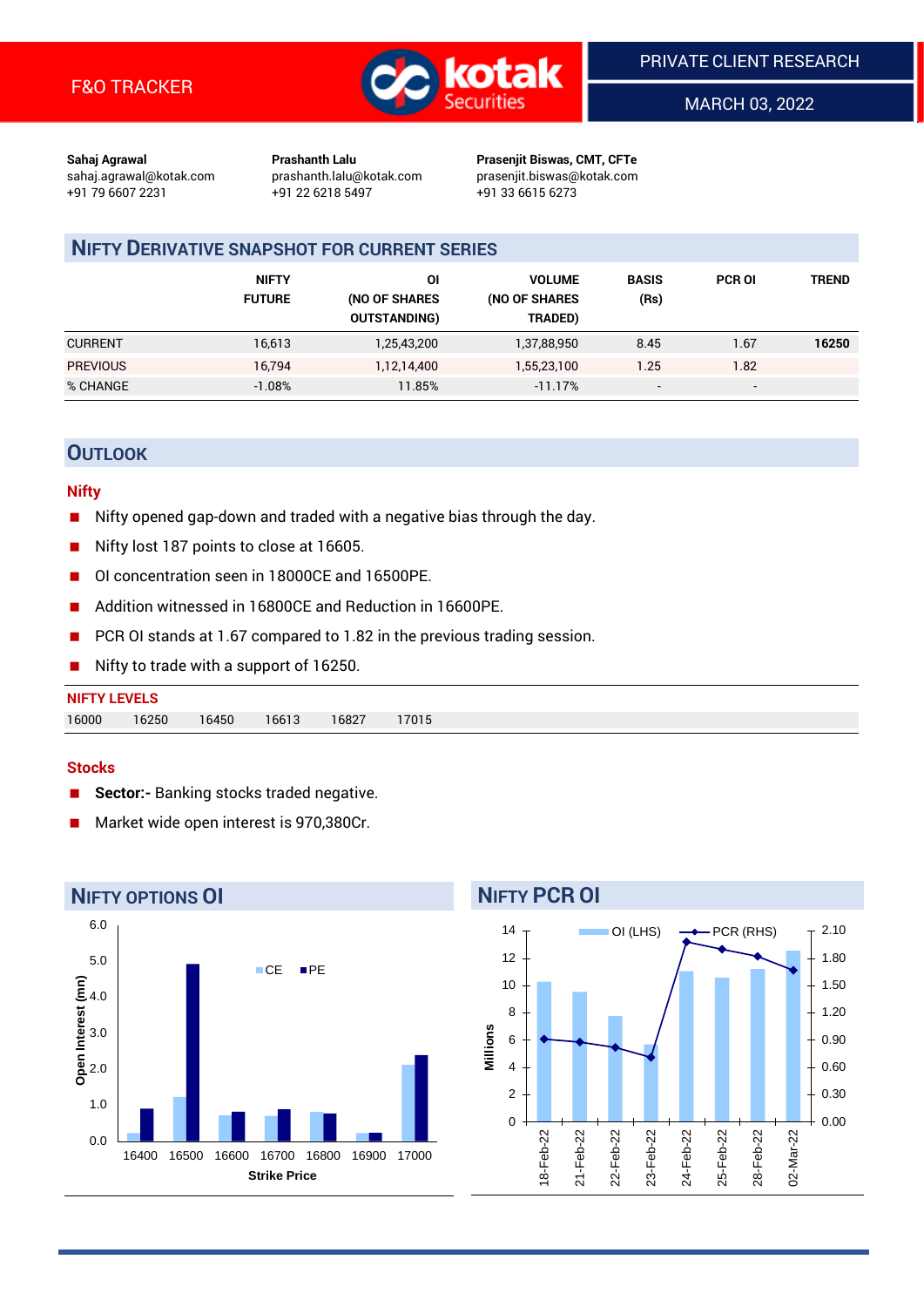# **FUTURE STATISTICS**

## **OI INCREASE**

| <b>SYMBOL</b>    | ΟI     | ΟI           | <b>PRICE CHG</b> |
|------------------|--------|--------------|------------------|
|                  | $(\%)$ | (SHARES)     | $(\%)$           |
| <b>HDFCBANK</b>  | 26.0%  | 3,59,26,550  | $-3.6%$          |
| <b>ICICIBANK</b> | 16.2%  | 11,12,07,250 | $-3.7%$          |
| <b>MARUTI</b>    | 12.7%  | 28,70,800    | $-6.0%$          |
| <b>HINDPETRO</b> | 12.0%  | 1.15.58.700  | $-2.4%$          |
| <b>INTELLECT</b> | 11.1%  | 5,23,500     | $-0.2%$          |
| <b>POWERGRID</b> | 9.6%   | 2,59,87,709  | 0.8%             |
| <b>DRREDDY</b>   | 9.5%   | 31,95,250    | $-5.2%$          |
| <b>KOTAKBANK</b> | 8.5%   | 1,42,38,000  | $-2.0%$          |
| <b>NTPC</b>      | 8.3%   | 4,41,23,700  | $-1.9%$          |
| <b>ASHOKLEY</b>  | 8.2%   | 4.37.35.500  | $-0.6%$          |

| <b>OI DECREASE</b> |          |             |                  |
|--------------------|----------|-------------|------------------|
| <b>SYMBOL</b>      | ΟI       | ΟI          | <b>PRICE CHG</b> |
|                    | $(\%)$   | (SHARES)    | $(\%)$           |
| <b>MCX</b>         | $-12.6%$ | 17,21,300   | 7.4%             |
| <b>BSOFT</b>       | $-10.8%$ | 35,60,700   | 3.3%             |
| <b>COALINDIA</b>   | $-8.0%$  | 3,61,24,200 | 9.0%             |
| HAL                | $-5.6%$  | 19.90.250   | 0.2%             |
| <b>APOLLOHOSP</b>  | $-5.2%$  | 22,98,625   | 1.2%             |
| BEL.               | $-5.1%$  | 2,22,18,600 | 2.6%             |
| <b>BAJAJ-AUTO</b>  | $-4.5%$  | 19,07,000   | -4.5%            |
| <b>NAUKRI</b>      | $-4.1%$  | 16,14,500   | 2.6%             |
| <b>CUMMINSIND</b>  | $-4.0%$  | 13,75,200   | 0.6%             |
| CROMPTON           | $-3.9%$  | 39,45,700   | $-4.9%$          |

# **CASH STATISTICS**

| <b>TOP VOLUMES</b> |                      |              |              |  |  |  |  |  |  |
|--------------------|----------------------|--------------|--------------|--|--|--|--|--|--|
| <b>SYMBOL</b>      | <b>TRADED SHARES</b> | <b>VALUE</b> | <b>CLOSE</b> |  |  |  |  |  |  |
|                    | (QTY)                | (IN LAKHS)   |              |  |  |  |  |  |  |
| <b>TATASTEEL</b>   | 2,48,47,532          | 3,18,207     | 1,289        |  |  |  |  |  |  |
| <b>HDFCBANK</b>    | 1,92,52,780          | 2,64,333     | 1.374        |  |  |  |  |  |  |
| <b>HINDALCO</b>    | 4,12,48,362          | 2,48,005     | 600          |  |  |  |  |  |  |
| <b>RELIANCE</b>    | 99,09,226            | 2,35,512     | 2.399        |  |  |  |  |  |  |
| <b>HDFC</b>        | 88,90,970            | 2,03,231     | 2,278        |  |  |  |  |  |  |
| <b>ICICIBANK</b>   | 2,52,52,492          | 1,80,258     | 715          |  |  |  |  |  |  |
| <b>MARUTI</b>      | 17,83,011            | 1,41,187     | 7,814        |  |  |  |  |  |  |
| <b>TATAMOTORS</b>  | 2,57,91,134          | 1,15,871     | 448          |  |  |  |  |  |  |
| <b>SBIN</b>        | 2,20,03,848          | 1,04,099     | 474          |  |  |  |  |  |  |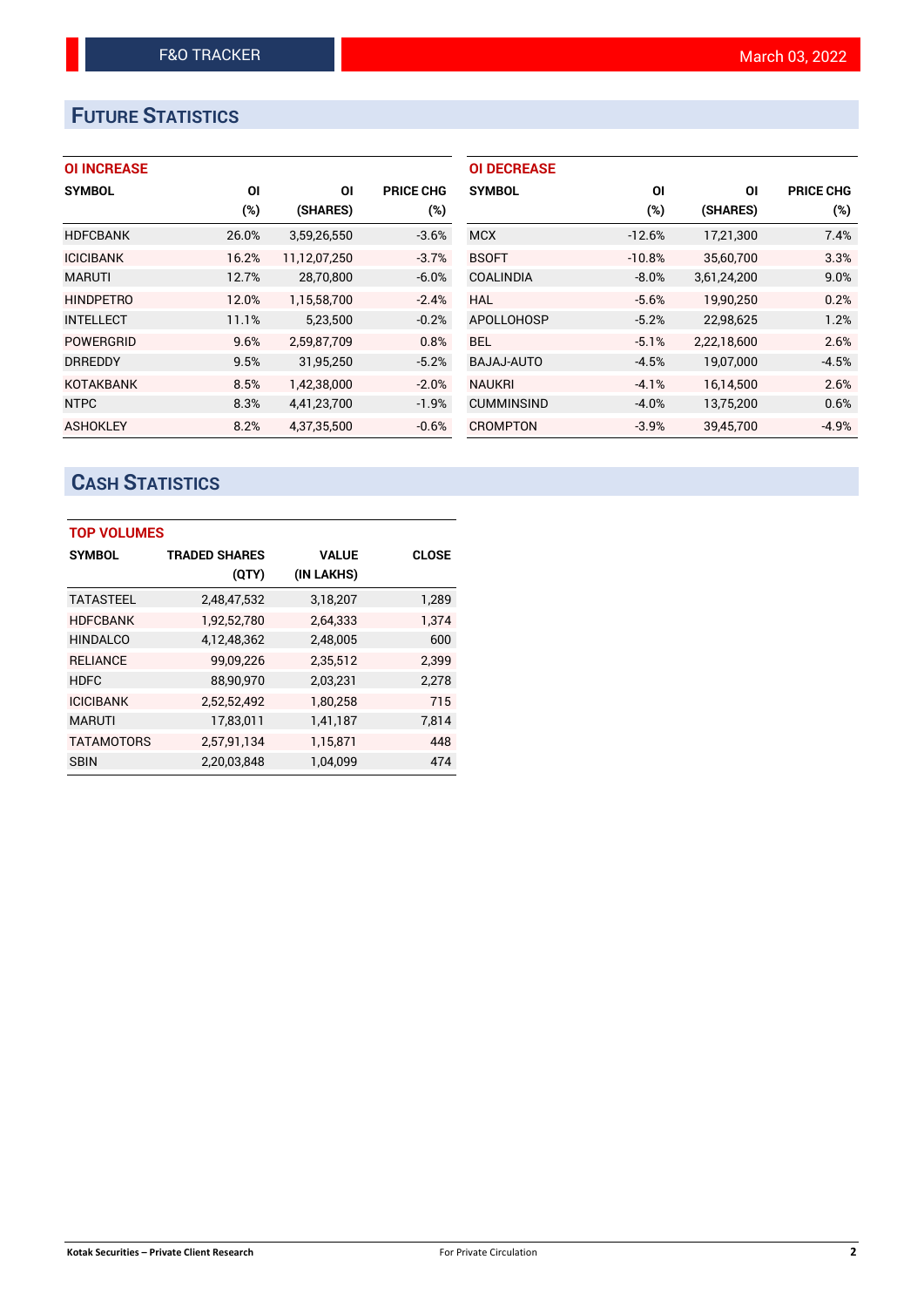# **OPTION STATISTICS**

## **SIGNIFICANT CALL OPEN INTEREST**

| <b>SYMBOL</b>     | <b>STRK</b>  | <b>OPTION</b> | <b>CLOSE</b> | <b>FUT</b>   | ΟI         |
|-------------------|--------------|---------------|--------------|--------------|------------|
|                   | <b>PRICE</b> | TYPE          | (RS)         | <b>CLOSE</b> | (SHARES)   |
| ONGC              | 170          | <b>CE</b>     | 3.8          | 162          | 122,43,000 |
| GAIL              | 160          | CF            | 24           | 150          | 84,72,900  |
| <b>NTPC</b>       | 135          | CE            | 1.9          | 131          | 128,13,600 |
| <b>NTPC</b>       | 140          | CE            | 0.9          | 131          | 69.71.100  |
| ONGC              | 180          | <b>CE</b>     | 1.8          | 162          | 41,88,800  |
| ONGC              | 165          | CE            | 5.7          | 162          | 38,26,900  |
| <b>TATAMOTORS</b> | 500          | CE            | 7.0          | 449          | 94,47,750  |
| GAIL              | 150          | CE            | 5.7          | 150          | 35,56,300  |
| <b>COALINDIA</b>  | 200          | <b>CE</b>     | 3.3          | 183          | 45,36,000  |
| <b>BPCL</b>       | 360          | <b>CE</b>     | 6.0          | 341          | 27,27,000  |

## **SIGNIFICANT PUT OPEN INTEREST**

| <b>SYMBOL</b>     | <b>STRK</b><br>PRICE | <b>OPTION</b><br>TYPE | <b>CLOSE</b><br>(RS) | <b>FUT</b><br><b>CLOSE</b> | ΟI<br>(SHARES) |
|-------------------|----------------------|-----------------------|----------------------|----------------------------|----------------|
| COALINDIA         | 160                  | PF                    | 1.9                  | 183                        | 41,79,000      |
| <b>IOC</b>        | 110                  | PF                    | 4.1                  | 111                        | 37,70,000      |
| <b>COALINDIA</b>  | 150                  | <b>PE</b>             | 1.1                  | 183                        | 33,93,600      |
| <b>TATAPOWER</b>  | 220                  | PF                    | 7.8                  | 226                        | 67,56,750      |
| ONGC              | 160                  | PF                    | 5.8                  | 162                        | 18,86,500      |
| <b>BANKBARODA</b> | 100                  | PF                    | 4.1                  | 103                        | 67.27.500      |
| <b>COALINDIA</b>  | 170                  | PF                    | 3.6                  | 183                        | 23,10,000      |
| <b>IOC</b>        | 100                  | PF                    | 1.3                  | 111                        | 20,86,500      |
| <b>HINDALCO</b>   | 550                  | <b>PE</b>             | 8.4                  | 601                        | 22.71.475      |
| <b>TATAMOTORS</b> | 400                  | <b>PE</b>             | 8.3                  | 449                        | 40,12,800      |

| SIGNIFICANT CALL OPEN INTEREST ADDITION |                             |                              |                           |                  |                      |  |  |
|-----------------------------------------|-----------------------------|------------------------------|---------------------------|------------------|----------------------|--|--|
| <b>SYMBOL</b>                           | <b>STRK</b><br><b>PRICE</b> | <b>OPTION</b><br><b>TYPE</b> | <b>OPEN</b><br><b>INT</b> | OI CHG<br>$(\%)$ | <b>CLOSE</b><br>(Rs) |  |  |
| <b>BEL</b>                              | 222                         | <b>CE</b>                    | 4,86,400                  | 12700%           | 6.3                  |  |  |
| <b>HDFCBANK</b>                         | 1,380                       | <b>CE</b>                    | 5,68,150                  | 6356%            | 54.1                 |  |  |
| <b>HDFCBANK</b>                         | 1,360                       | <b>CE</b>                    | 1,95,800                  | 5833%            | 64.3                 |  |  |
| <b>NMDC</b>                             | 180                         | <b>CE</b>                    | 6.56.600                  | 4800%            | 0.6                  |  |  |
| <b>SBILIFE</b>                          | 1,160                       | <b>CE</b>                    | 4,21,500                  | 4223%            | 21.6                 |  |  |
| <b>NMDC</b>                             | 167                         | <b>CE</b>                    | 2,34,500                  | 3400%            | 1.6                  |  |  |
| <b>TATASTEEL</b>                        | 1,580                       | <b>CE</b>                    | 2,02,725                  | 3307%            | 5.6                  |  |  |
| GAIL                                    | 175                         | <b>CE</b>                    | 4,75,800                  | 1850%            | 0.9                  |  |  |
| <b>NMDC</b>                             | 175                         | <b>CE</b>                    | 6,23,100                  | 1229%            | 0.8                  |  |  |
| <b>DABUR</b>                            | 565                         | <b>CE</b>                    | 1.45.000                  | 1060%            | 16.3                 |  |  |

| SIGNIFICANT PUT OPEN INTEREST ADDITION |              |               |             |        |              |  |  |  |
|----------------------------------------|--------------|---------------|-------------|--------|--------------|--|--|--|
| <b>SYMBOL</b>                          | <b>STRK</b>  | <b>OPTION</b> | <b>OPEN</b> | OI CHG | <b>CLOSE</b> |  |  |  |
|                                        | <b>PRICE</b> | <b>TYPE</b>   | <b>INT</b>  | (%)    | (Rs)         |  |  |  |
| <b>AUROPHARMA</b>                      | 560          | <b>PE</b>     | 3,94,500    | 26200% | 7.1          |  |  |  |
| <b>GNFC</b>                            | 570          | PE            | 1,31,300    | 10000% | 22.6         |  |  |  |
| <b>VEDL</b>                            | 390          | <b>PE</b>     | 1,30,200    | 4100%  | 26.2         |  |  |  |
| <b>ICICIBANK</b>                       | 570          | <b>PE</b>     | 1,10,000    | 3900%  | 1.9          |  |  |  |
| <b>HINDALCO</b>                        | 620          | <b>PE</b>     | 1,27,925    | 3867%  | 37.7         |  |  |  |
| <b>ICICIBANK</b>                       | 560          | <b>PE</b>     | 1.03.125    | 3650%  | 1.7          |  |  |  |
| COALINDIA                              | 180          | <b>PE</b>     | 13,69,200   | 3522%  | 7.2          |  |  |  |
| <b>JINDALSTEL</b>                      | 440          | <b>PE</b>     | 4,42,500    | 3440%  | 21.5         |  |  |  |
| <b>COALINDIA</b>                       | 175          | <b>PE</b>     | 11,17,200   | 2560%  | 5.1          |  |  |  |
| GAIL                                   | 147          | <b>PE</b>     | 1,34,200    | 2100%  | 4.9          |  |  |  |

| <b>CALL OPTION VOLUMES</b> |              |               |                  | <b>PUT OPTION VOLUMES</b> |                   |              |               |                  |              |
|----------------------------|--------------|---------------|------------------|---------------------------|-------------------|--------------|---------------|------------------|--------------|
| <b>SYMBOL</b>              | <b>STRK</b>  | <b>OPTION</b> | <b>CONTRACTS</b> | <b>CLOSE</b>              | <b>SYMBOL</b>     | <b>STRK</b>  | <b>OPTION</b> | <b>CONTRACTS</b> | <b>CLOSE</b> |
|                            | <b>PRICE</b> | <b>TYPE</b>   |                  | (Rs)                      |                   | <b>PRICE</b> | <b>TYPE</b>   |                  | (Rs)         |
| <b>TATASTEEL</b>           | 1,300        | <b>CE</b>     | 30,031           | 58.4                      | <b>TATASTEEL</b>  | 1,200        | <b>PE</b>     | 12,087           | 30.2         |
| <b>RELIANCE</b>            | 2.400        | <b>CE</b>     | 28.580           | 73.5                      | <b>ASIANPAINT</b> | 3.000        | <b>PE</b>     | 10.968           | 108.4        |
| <b>HINDALCO</b>            | 600          | <b>CE</b>     | 25,354           | 27.8                      | <b>RELIANCE</b>   | 2,300        | <b>PE</b>     | 8,629            | 37.5         |
| <b>TATASTEEL</b>           | 1.400        | <b>CE</b>     | 19.519           | 24.2                      | <b>HINDALCO</b>   | 600          | <b>PE</b>     | 8.303            | 26.3         |
| <b>RELIANCE</b>            | 2,500        | <b>CE</b>     | 17,365           | 34.3                      | <b>DRREDDY</b>    | 3,500        | <b>PE</b>     | 7,089            | 47.5         |
| <b>TATASTEEL</b>           | 1,260        | <b>CE</b>     | 14.370           | 79.3                      | <b>TATASTEEL</b>  | 1.100        | <b>PE</b>     | 6.582            | 12.9         |
| <b>HINDALCO</b>            | 620          | <b>CE</b>     | 14,295           | 19.7                      | <b>ICICIBANK</b>  | 700          | <b>PE</b>     | 6,477            | 21.4         |
| <b>HINDALCO</b>            | 650          | <b>CE</b>     | 12.874           | 11.1                      | <b>TATASTEEL</b>  | 1.260        | <b>PE</b>     | 5.912            | 50.9         |
| <b>TATASTEEL</b>           | 1,280        | <b>CE</b>     | 12,802           | 68.5                      | <b>HINDALCO</b>   | 550          | <b>PE</b>     | 5,873            | 8.4          |
| <b>HINDALCO</b>            | 610          | <b>CE</b>     | 11,322           | 23.4                      | <b>MARUTI</b>     | 8.000        | PE            | 5.795            | 444.7        |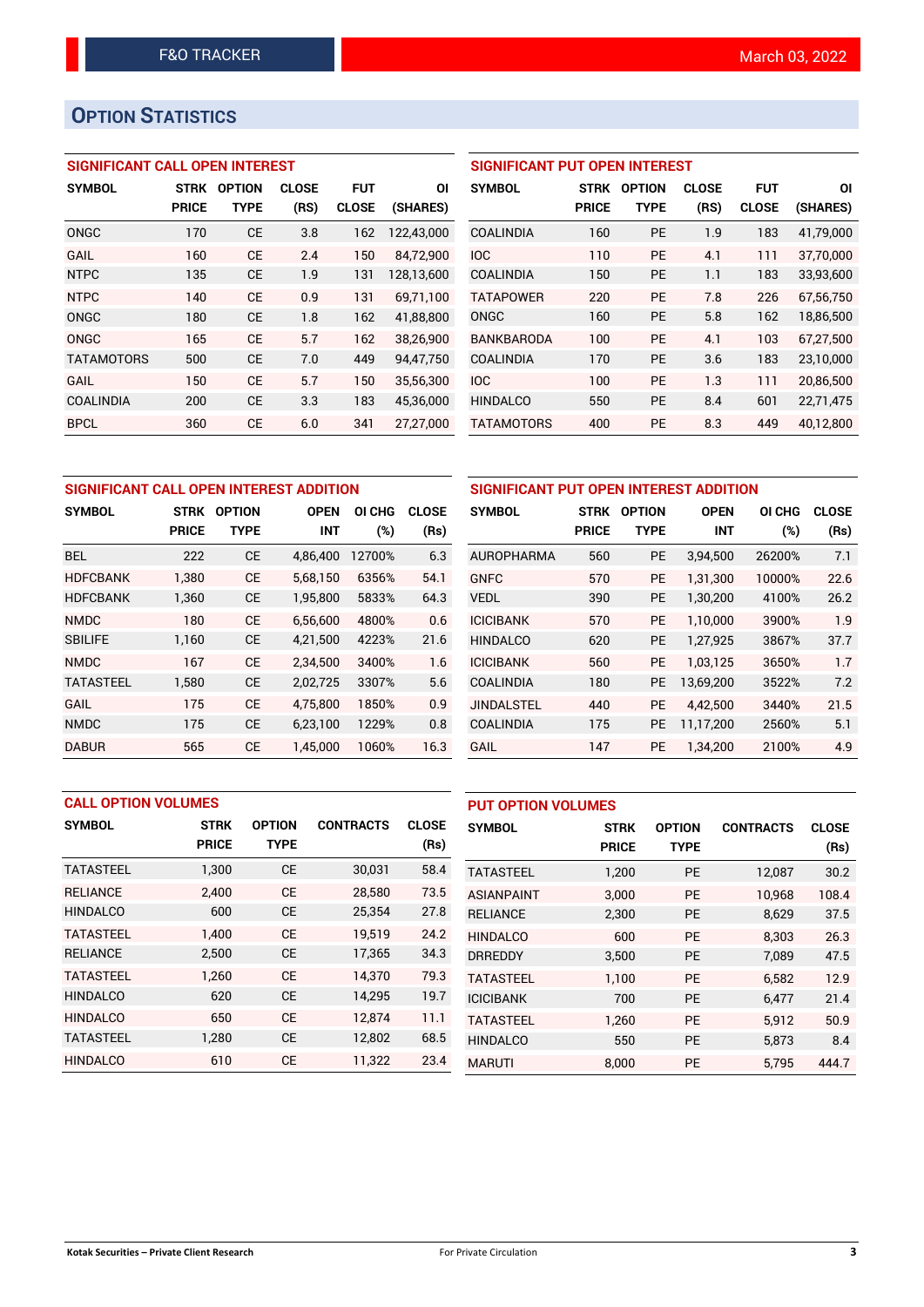#### **RATING SCALE (PRIVATE CLIENT GROUP)**

- **BUY**  Stock/Index looks strong from the expiry/near term perspective and is expected to gain on the basis of technical and/or derivative parameters. Time frame is minimum of current expiry and in certain cases extend to the next series depending on the stock behaviour. Strict stop loss needs to be adhered to for every buy/long recommendation given.
- **SELL** Stock/Index looks weak from the expiry/near term perspective and is expected to gain on the basis of technical and/or derivative parameters. Time frame is minimum of current expiry and in certain cases extend to the next series depending on the stock behaviour. Strict stop loss needs to be adhered to for every sell/short recommendation given.

#### **FUNDAMENTAL RESEARCH TEAM (PRIVATE CLIENT GROUP)**

**Shrikant Chouhan Arun Agarwal Amit Agarwal, CFA Hemali Dhame** shrikant.chouhan@kotak.com arun.agarwal@kotak.com agarwal.amit@kotak.com Hemali.Dhame@kotak.com +91 22 6218 5408 +91 22 6218 6443 +91 22 6218 6439 +91 22 6218 6433

jatin.damania@kotak.com +91 22 6218 6440 +91 22 6218 6432 +91 80801 97299 +91 22 6218 6427

**Sumit Pokharna** Pankaj Kumar<br>Oil and Gas, Information Tech Construction, C sumit.pokharna@kotak.com pankajr.kumar@kotak.com +91 22 6218 6438 +91 22 6218 6434

**Jatin Damania Purvi Shah Rini Mehta K. Kathirvelu**

Construction, Capital Goods & Midcaps

Transportation, Paints, FMCG

Metals & Mining, Midcap Pharmaceuticals Pharmaceuticals Research Associate Support Executive<br>
iatin.damania@kotak.com purvi.shah@kotak.com rini.mehta@kotak.com k.kathirvelu@kotak.com

### **TECHNICAL RESEARCH TEAM (PRIVATE CLIENT GROUP)**

**Shrikant Chouhan Amol Athawale Sayed Haider** [shrikant.chouhan@kotak.com](mailto:shrikant.chouhan@kotak.com) [amol.athawale@kotak.com](mailto:amol.athawale@kotak.com) Research Associate +91 22 6218 5408 +91 20 6620 3350 [sayed.haider@kotak.com](mailto:sayed.haider@kotak.com)

+91 22 62185498

#### **DERIVATIVES RESEARCH TEAM (PRIVATE CLIENT GROUP)**

+91 79 6607 2231 +91 22 6218 5497 +91 33 6615 6273

**Sahaj Agrawal Prashanth Lalu Prasenjit Biswas, CMT, CFTe** [prasenjit.biswas@kotak.com](mailto:prasenjit.biswas@kotak.com)